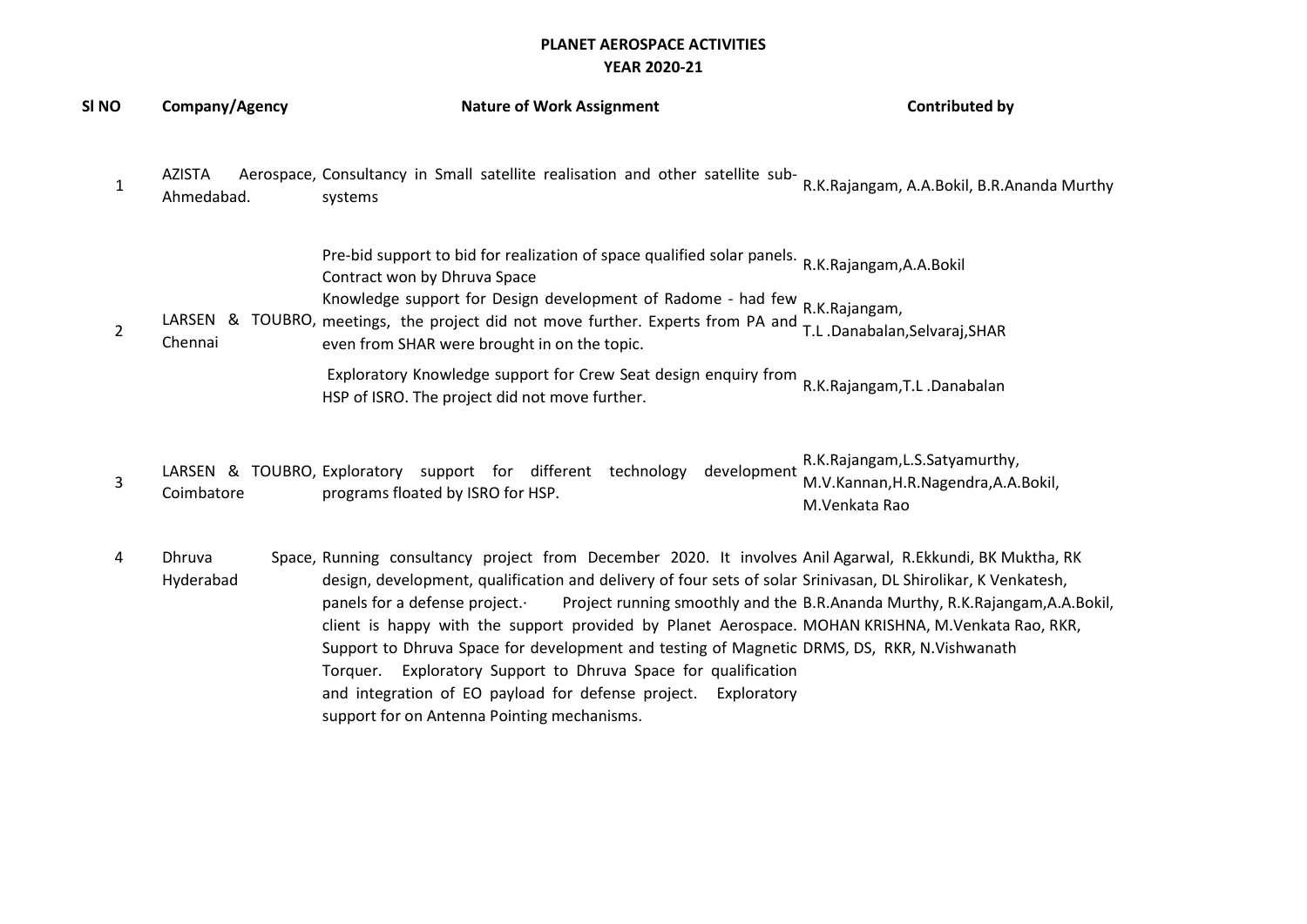## PLANET AEROSPACE ACTIVITIES YEAR 2020-21

## Study on constellation of satellites with Optical & SAR payloads

| 5              | ANTRIX Corporation,<br>Bangalore | Consultancy on manufacture & marketing of satellite sub-systems                                                                                            | MV Kannan, M.Venkata Rao,<br>V Kesavaraju, H.R.Nagendra, R.K.Rajangam.                                       |
|----------------|----------------------------------|------------------------------------------------------------------------------------------------------------------------------------------------------------|--------------------------------------------------------------------------------------------------------------|
| 6              | (Giveme 5)                       | Dynami Technologies Development of baseline content for a course on Nano-satellites for C.S.Prasad, P Natarajan, M Venkata Rao,<br>global children.        | R.K.Rajangam                                                                                                 |
| $\overline{7}$ | Delta V Robotics                 | Knowledge support for developing software-based satellite<br>simulator. Project is running and support is being provided by<br>members of Planet Aerospace | V.<br>Murthy,<br>Mahadevan,<br>T.K.Sundara<br>Dr.S.Rangarajan                                                |
| 8              | Janyutech<br>Pvt.<br>Mumbai      | Ltd, Preparation of Feasibility Study Report on LEO constellation of<br>communication satellites for providing 5G equivalent services.                     | R.K.Rajangam, A.A.Bokil, V Sambasiva Rao,<br>M.Venkata<br>Dakshayani,<br>Sonnada,<br>M<br>Rao, H.R. Nagendra |
| 9              | PWC, Bengaluru                   | Exploratory knowledge support for responding to query from<br>Bangladesh for GSO communication satellite.                                                  | L.S.Satyamurthy, A.A.Bokil, R.K. Rajangam                                                                    |